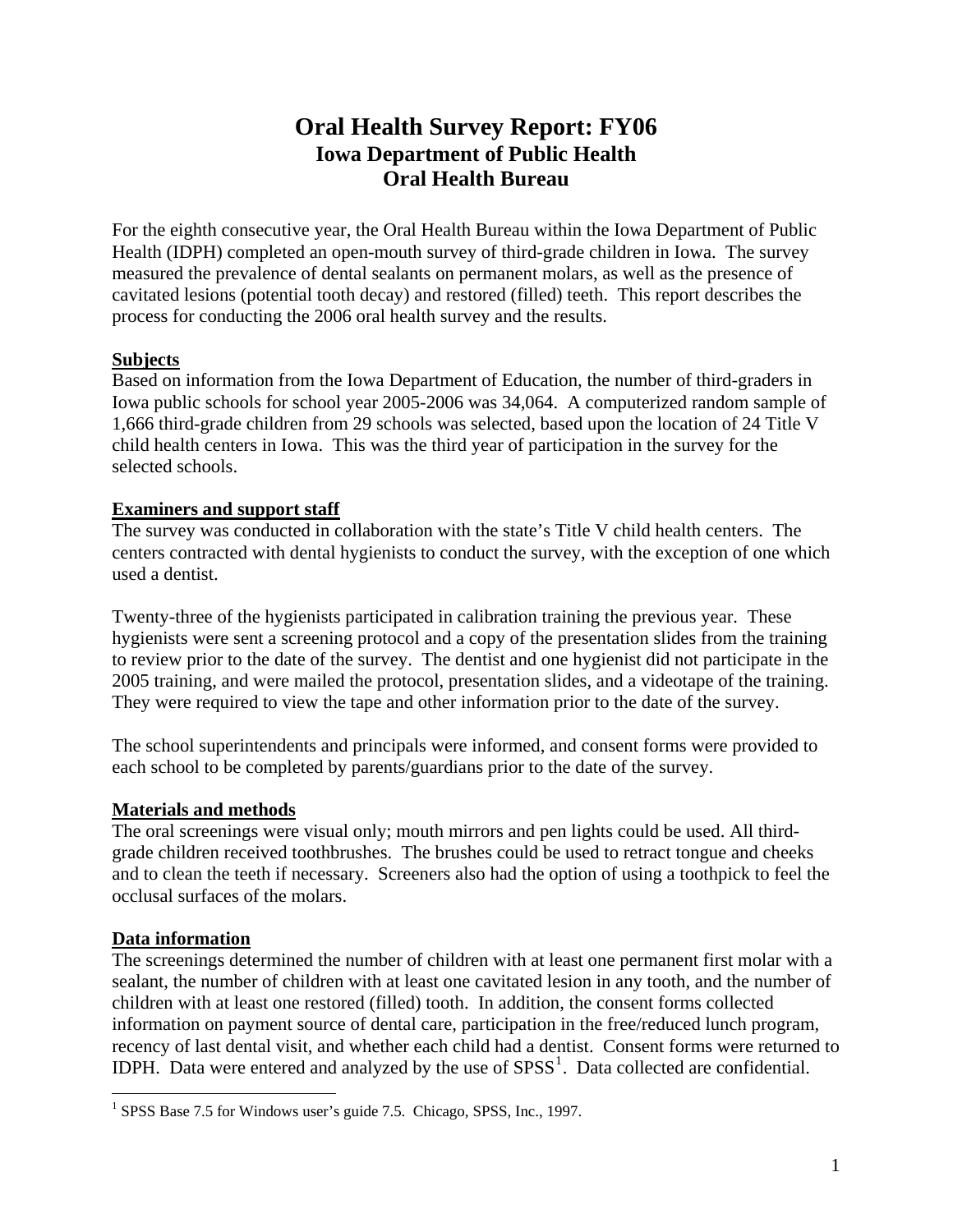Any report or publication of this information requires permission from the Oral Health Bureau at the IDPH.

### **Results**

The survey indicates that 45.5 percent of the children have at least one sealant on a permanent first molar, 42.8 percent have at least one filled tooth, and 13.2 percent have a cavitated lesion. Sixty-eight percent of the eligible students were screened (1,126 of 1,666).

Just over 30 percent of the students surveyed participate in the free/reduced lunch program. Of those children, 18.3 percent have at least one cavitated lesion, compared to 10.9 percent of children not in the free/reduced lunch program. Of the children surveyed, 47.4 percent have private dental insurance, 24.6 percent pay for dental care out-of-pocket, and 20.7 percent have Medicaid or *hawk-i* (Iowa's State Children's Health Insurance Program) as their payment source.

Nearly 91 percent of children report having a dentist, and 69.7 percent report having been to the dentist within the past six months.

#### **Discussion**

This year's overall sealant rate (45.5 percent) is higher than last year's (43.4 percent). Fewer children have a cavitated lesion (13.2 percent compared to 17.5 percent) and more children have a filled tooth (42.8 percent compared to 40.4 percent) than last year. There are more children with private dental insurance this year  $(47.4$  percent compared to  $44.9$  percent) and fewer children with no insurance (24.6 percent compared to 29.8 percent). The number of children covered by Medicaid or *hawk-i* increased by just over 2 percent, 20.7 percent compared to 17.9 percent in 2005. The percentage of children qualifying for the free/reduced lunch program is higher this year (30.6 percent) than last year (27.1 percent).

More children report having a dentist this year, including those children with no dental insurance (93.9 percent compared to 91.4 percent) and those children on Medicaid or *hawk-i* (86.3 percent compared to 83.9 percent). The percent of children that have never seen a dentist decreased this year—1.5 percent compared to 2.4 percent last year.

#### **Conclusions**

 $\overline{a}$ 

Survey results this year are encouraging. It appears that more children are accessing preventive care, and the increase in filled teeth and decrease in potential decay indicates improvements in accessing treatment services.

School-based sealant programs are strongly recommended as an effective decay-prevention intervention.<sup>[2](#page-1-0)</sup> The IDPH funds seven programs, targeting areas with higher rates of free/reduced

<span id="page-1-0"></span><sup>2</sup> U.S. Department of Health and Human Services, Centers for Disease Control and Prevention. *Promoting Oral Health: Interventions for Preventing Dental Caries, Oral and Pharyngeal Cancers, and Sports-Related Craniofacial Injuries, A Report on Recommendations of the Task Force on Community Preventive Services*. Morbidity and Mortality Weekly report, November 30, 2001/Vol. 50/No. RR-21.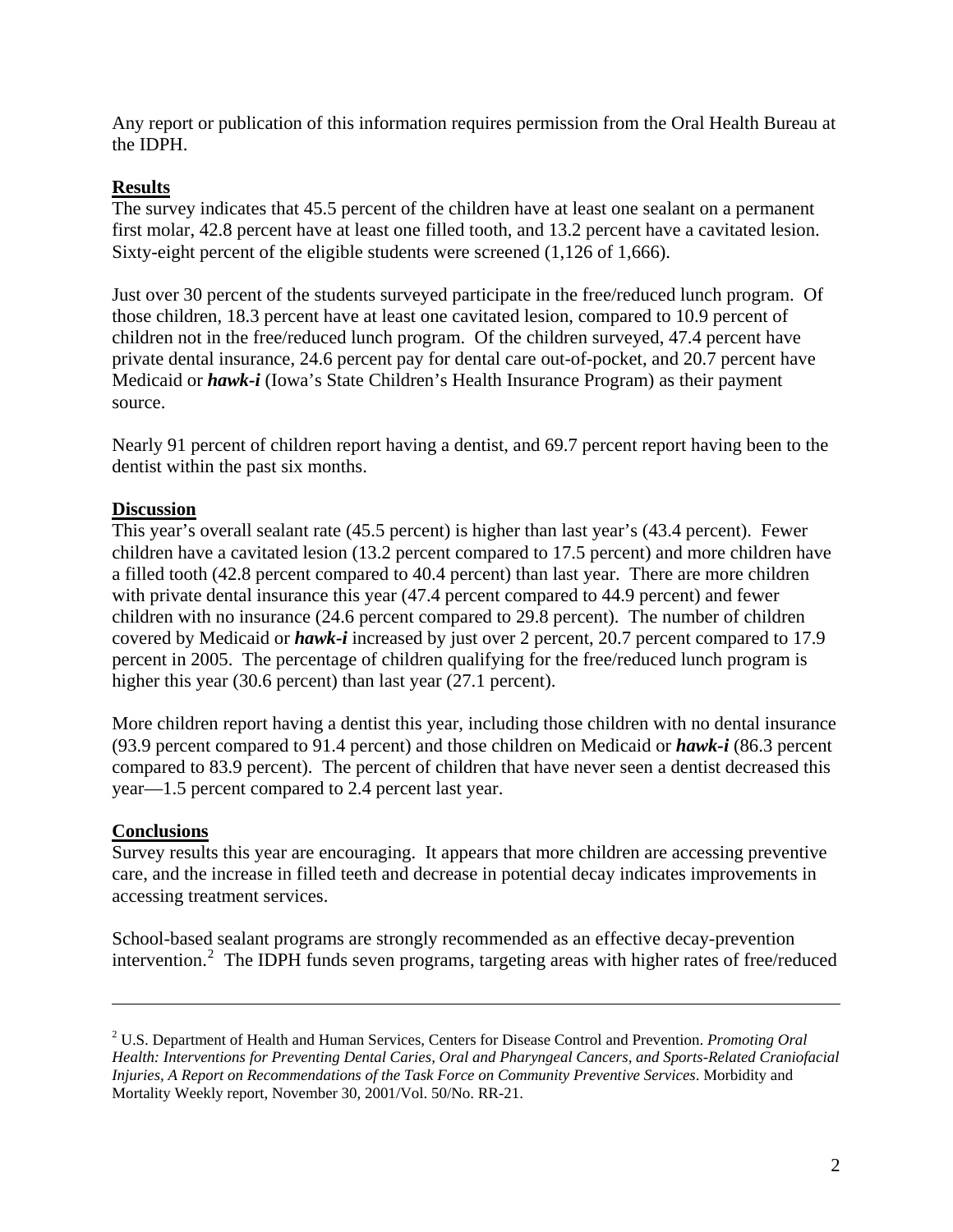lunch participation or that are underserved for preventive dental care. However, budget cuts decreased the amount of funding each program could receive this year and did not allow expansion. IDPH continues to work toward empowering communities to work with local partners, including community health center dental clinics, to develop school-based sealant programs. As overall improvements in sealant rates continue, it will become even more important to target school-based programs to those populations most at-risk, including those from low-income families and racial/ethnic minority groups.

The increased number of children participating on the free/reduced lunch program appears to correlate with the larger number of Medicaid or *hawk-i* enrolled children. A rise in the number of uninsured may also be expected in relation to the increased number of children on the lunch program. However, the number of uninsured decreased. This is a positive sign that families are being successful not only in enrolling for health programs, but also being able to access services.

Although it has improved since last year, the number of third graders that have experienced tooth decay in at least one tooth is still alarming. Tooth decay is largely preventable. The Oral Health Bureau will continue its emphasis on prevention of dental disease within early childhood by working with programs such as WIC, Head Start, and programs targeting pregnant women. A legislative mandate to assure dental homes for Medicaid-enrolled children ages 12 and under should provide opportunities to strengthen early childhood initiatives.

#### **Addendum**

Students' heights and weights were also collected this year. This information is used by the Bureau of Nutrition and Health Promotion to calculate body mass indices for health assessment purposes. The dental hygienists were taught to use digital scales and stadiometers through the calibration training, and each third grader received a jump rope or beach ball to promote physical activity.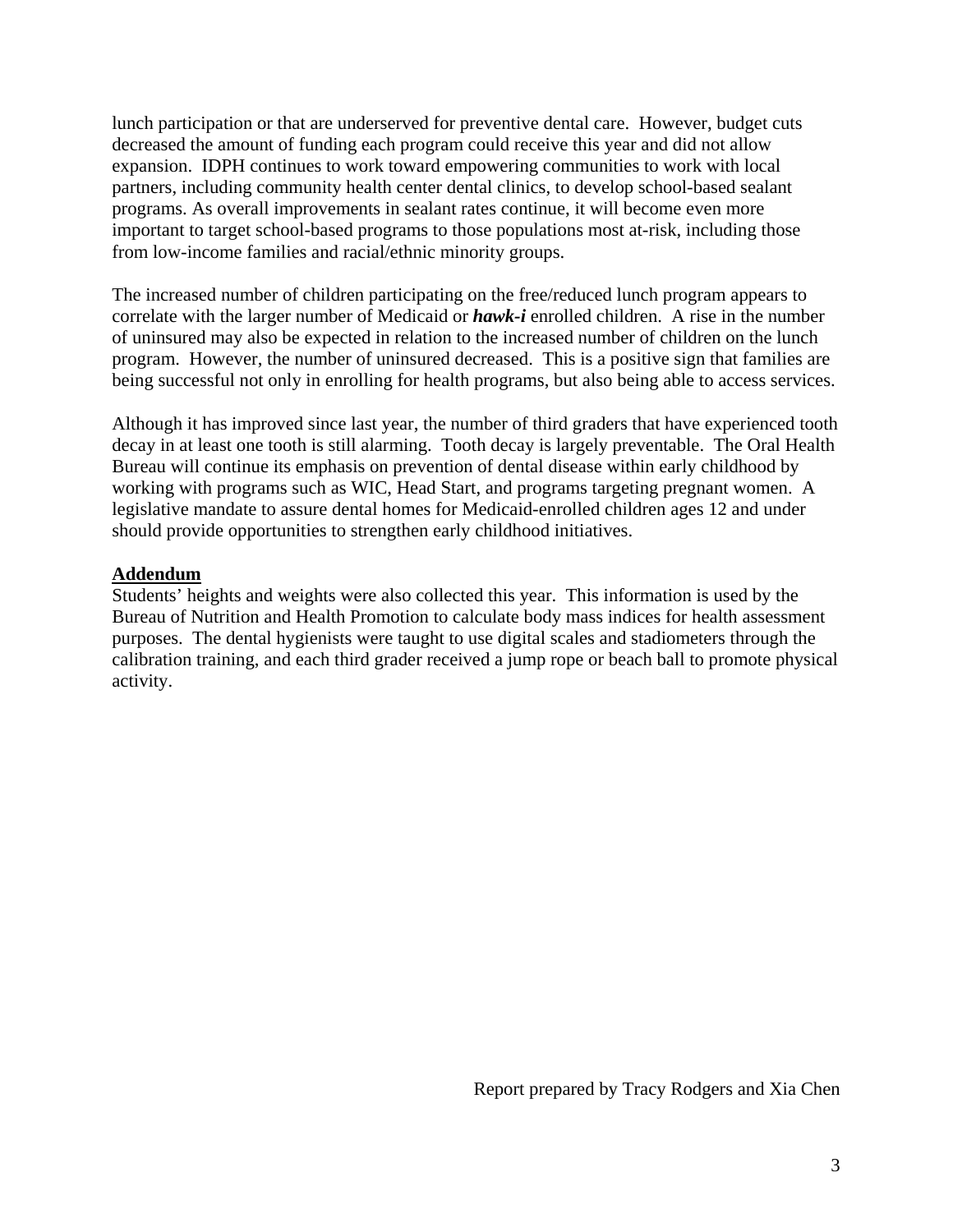| <b>FY06 Oral Health Survey Summary</b> |  |  |  |
|----------------------------------------|--|--|--|
|----------------------------------------|--|--|--|

|                                            | <b>OVERALL</b><br><b>TOTAL</b>                                                      |                                                           | <b>Children on</b><br><b>Free/Reduced</b><br>Lunch | <b>Children not on</b><br><b>Free/Reduced</b><br>Lunch | No dental<br>insurance | <b>Medicaid or</b><br>$hawk-i*$ | <b>Private dental</b><br>insurance |
|--------------------------------------------|-------------------------------------------------------------------------------------|-----------------------------------------------------------|----------------------------------------------------|--------------------------------------------------------|------------------------|---------------------------------|------------------------------------|
| Children with a<br>Sealant                 |                                                                                     | 45.5%                                                     | 41.8%                                              | 47.9%                                                  | 40.4%                  | 37.7%<br>52.0%                  |                                    |
| Children with a<br><b>Cavitated Lesion</b> |                                                                                     | 13.2%                                                     | 18.3%                                              | 10.9%                                                  | 14.8%<br>19.3%         |                                 | 10.5%                              |
| Children with a<br><b>Filled Tooth</b>     |                                                                                     | 42.8%                                                     | 48.0%<br>40.4%<br>41.5%                            |                                                        | 50.6%<br>42.7%         |                                 |                                    |
| Children with a<br>Dentist                 |                                                                                     | 90.9%                                                     | 85.5%                                              | 97.3%                                                  | 93.9%                  | 86.3%                           |                                    |
| Time since last<br>dental visit            |                                                                                     |                                                           |                                                    |                                                        |                        |                                 |                                    |
|                                            | 6 months<br>69.7%<br>61.6%<br>76.8%<br>54.5%                                        |                                                           | 68.2%                                              | 82.0%                                                  |                        |                                 |                                    |
| 1 year                                     |                                                                                     | 17.9%                                                     | 22.1%                                              | 16.5%                                                  | 31.0%<br>17.6%         |                                 | 12.2%                              |
| 3 years                                    |                                                                                     | 6.7%                                                      | 10.2%                                              | 5.2%                                                   | 10.8%                  | 7.7%                            | 4.5%                               |
| 5 years                                    |                                                                                     | 1.3%<br>3.5%                                              |                                                    | 0.3%                                                   | 1.1%                   | 3.9%                            | 0.6%                               |
|                                            | Never                                                                               |                                                           | 2.3%                                               | 1.1%                                                   | 2.2%                   | 2.1%                            | 0.7%                               |
|                                            |                                                                                     |                                                           |                                                    |                                                        |                        |                                 |                                    |
|                                            | <b>Free/Reduced Lunch</b><br><b>Payment Source for Dental Care</b><br>Participation |                                                           |                                                    |                                                        |                        |                                 |                                    |
| Yes                                        | N <sub>o</sub>                                                                      | Medicaid / $hawk-i*$<br>No Insurance<br>Private Insurance |                                                    |                                                        |                        |                                 |                                    |
| 30.6%                                      | 69.4%                                                                               | 47.4%                                                     |                                                    | 20.7%                                                  |                        | 24.6%                           |                                    |

\*52 children reported having *hawk-i* as a payment source for dental care.